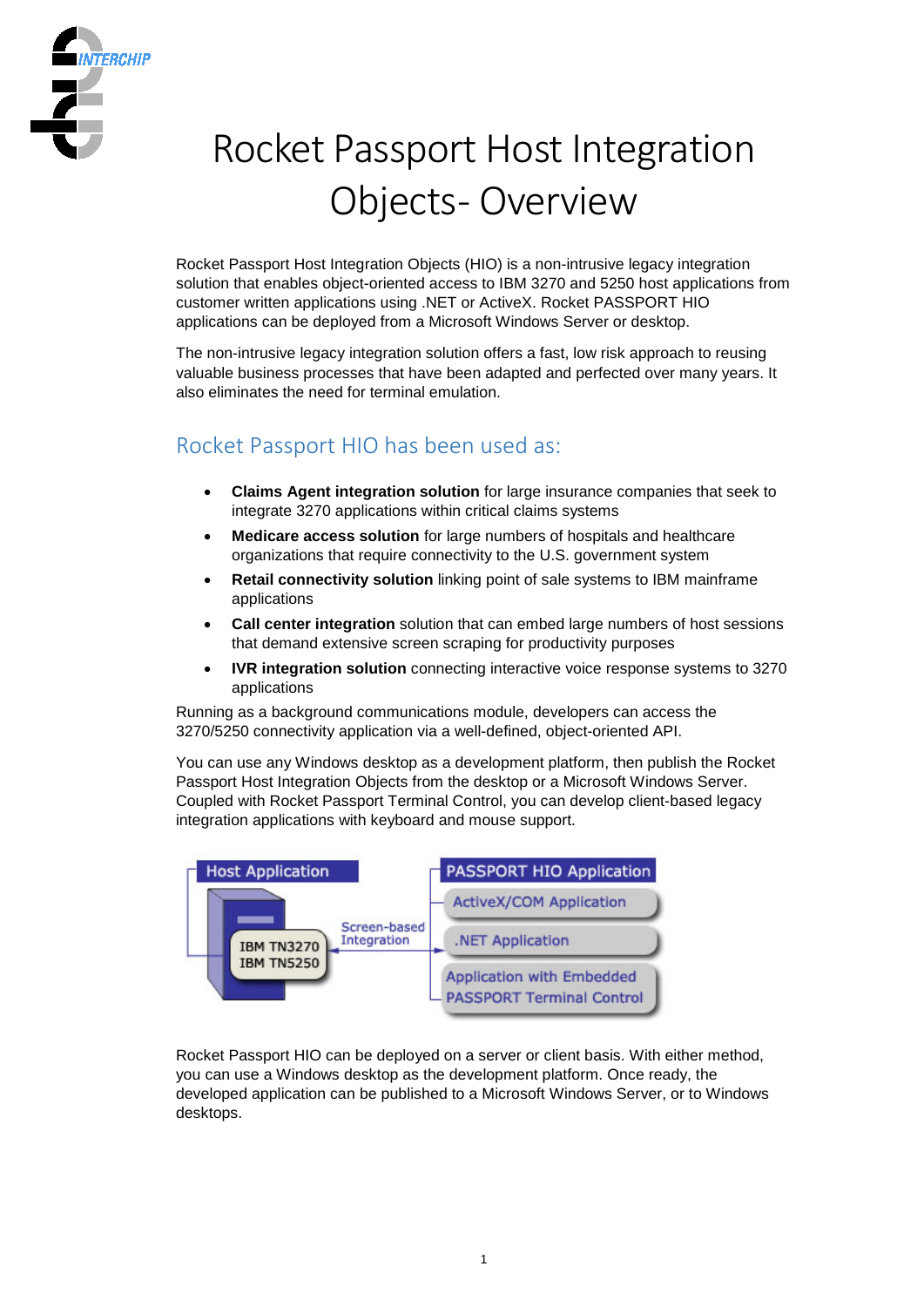

# Rocket Passport Host Integration Objects (Server Based)

Rocket Passport HIO offers a path to host information at the screen buffer level, allowing you to read and write data to the host presentation space and input fields, open and close sessions, get specific text strings from the screen, create string values, send function keys to the host, switch to other tasks and much more. In doing so, customers can reuse critical legacy applications and proven business logic without making any changes to host code.

Rocket Passport HIO and your developed application can reside on a server minimizing the host connections required, easing deployment of the application and increasing flexibility for program output and display.

# Rocket Passport Host Integration Objects (Client Based)

Rocket Passport HIO also includes the Rocket Passport Terminal Control object, which lets developers embed a fully functioning Rocket Passport TN3270 or TN5250 client emulator inside another client based application. Through use of the Rocket Passport HIO Terminal Control, 3270 or 5250 host "green" screens can be exposed to the end user, similar to an IBM terminal, and full use of the PC keyboard is available to interact with the 3270 or 5250 host application. Rocket Passport HIO Terminal Control is ideal for advanced Windows client-based legacy integration projects.

# How Rocket Passport HIO Works

Using Microsoft's Visual Studio, you can create composite integration applications that require fast, reliable access to existing IBM 3270 or 5250 applications.

Rocket Passport Host Integration Objects, based on the Internet Engineering Task Force OHIO draft, includes direct TN3270 and TN5250 connectivity to critical legacy applications using IP. Separate terminal emulation is not required for host access. Sample programs, documentation and a test program that demonstrates the use of each object Method, Property and Event are included in our solution.

# How Rocket Passport HIO is Licensed

Available via an annual subscription-based license that includes the cost of the software, access to technical support and all product upgrades, Rocket Passport Host Integration Objects offers one of the most inexpensive approaches to dependable legacy integration.

Rocket Passport HIO is licensed either via server volume and numbers of concurrent sessions or for the terminal control deployment on the number of client machines.

The Server version has a minimum of 1 Server with 10 Concurrent Sessions, while a minimum of 500 Client licenses is required for the Rocket Passport HIO Terminal Control.

### Features

Rocket Passport Host Integration Objects (HIO) is a non-intrusive legacy integration solution that enables object-orientated access to IBM 3270 and 5250 host applications from customer written applications using .NET or ActiveX. Rocket Passport HIO applications can be deployed from a Microsoft Windows Server or desktop.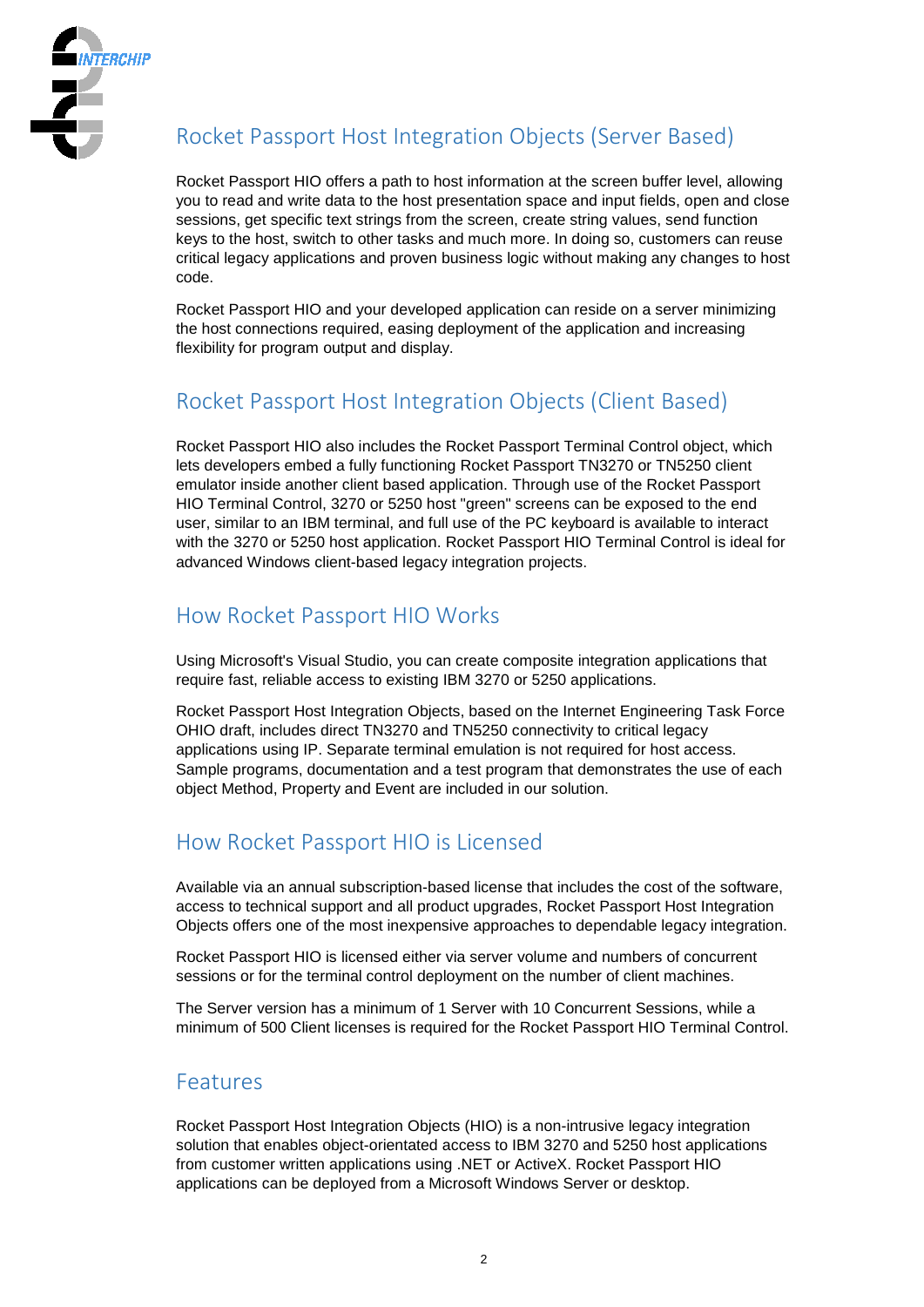

### Primary Features of Rocket Passport HIO

- Non-intrusive legacy integration with existing 3270 and 5250 applications
- Direct access to host screen buffers (screen scraping)
- Object-oriented API based on Internet Engineering Task Force OHIO draft
- Does not require terminal emulation software
- Proven TN3270 and TN5250 communications module
- **SSL Security**
- Designed for a Microsoft Windows environment
- Offset addressing for host screen presentation space
- Simplified model for presentation space
- Automatic generation of presentation space field list and attributes
- Keyword-based function text strings
- Event notification for host communication status and screen updates
- International Support
- Diagnostic tracing capabilities

### Performs the Following Host Functions

- Open a host session
- Hide host screens from the user
- Read and write information to the host presentation space
- Retrieve text strings from host input fields
- Retrieve text strings from screen
- Determine new string values
- Get associated attributes of text strings and fields
- Copy information into host input fields
- Simulate use of function keys with host application
- Read the operator information area (OIA) for status updates
- Receive notification of events (receipt of new screen, etc.)
- Close the host session

# What is OHIO?

The [Open Host Interface Objects \(OHIO\) a](http://tools.ietf.org/id/draft-ietf-tn3270e-ohio-01.txt)ddresses the need for a standardized advanced programming interface to the host data. OHIO does not modify the TN3270/TN5250 protocol or data stream, but instead provides a common access method to that data once it arrives at the client (or server). OHIO uses an object oriented approach to divide the data into logical objects, and provides methods on those objects to allow standard access to the data. You do not have to be concerned with details of structure packing and parameter command codes, but can focus on the application functions.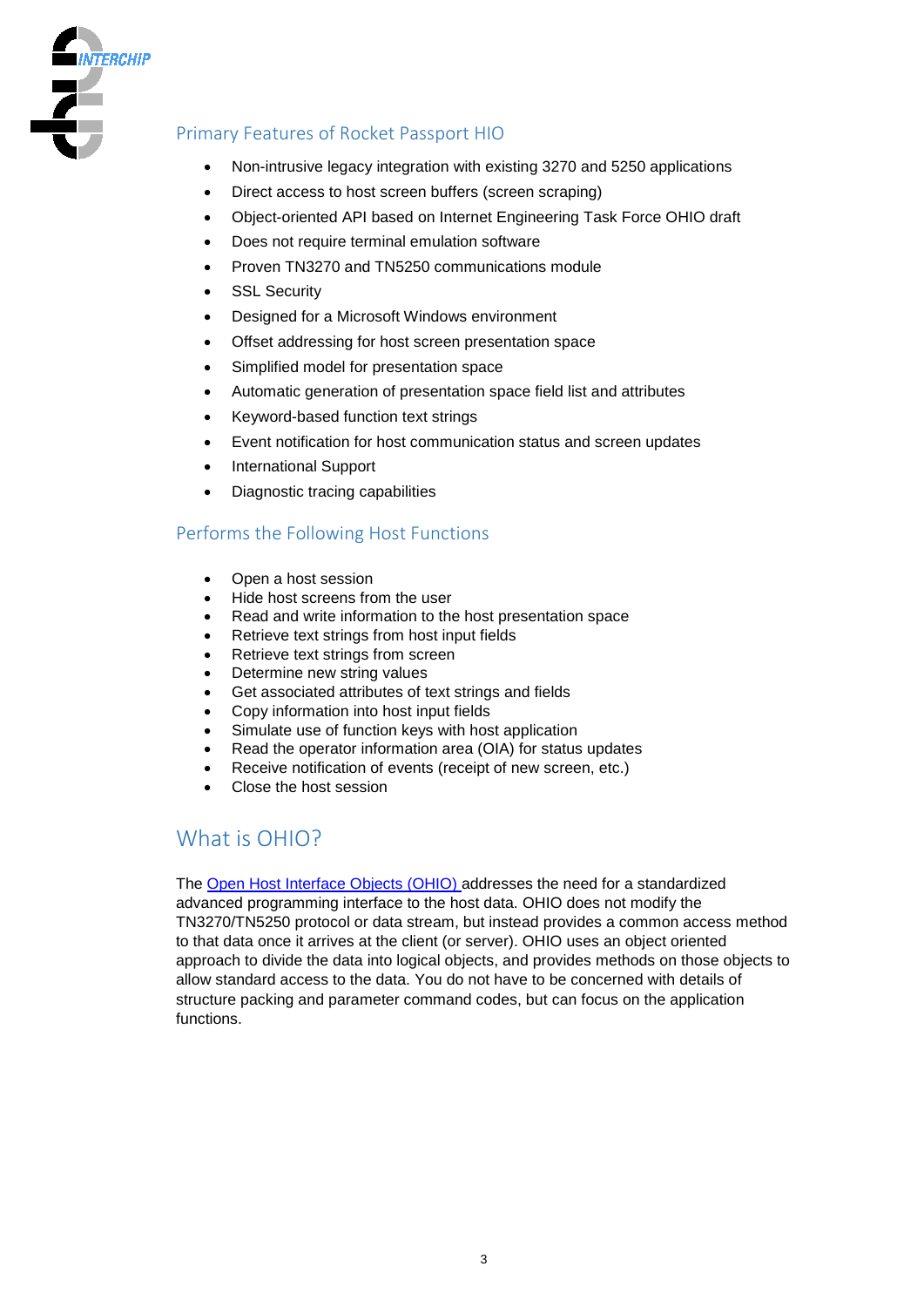



The OHIO API was designed as an alternative to other IBM HLLAPI (High Level Language Application Programming Interface). The reasons include:

- OHIO was designed as an object oriented API, and thus has all the well known benefits of the object oriented programming paradigm.
- Interacting with the host generally requires less code using the OHIO API than doing the same function through the HLLAPI interface.
- OHIO objects concentrate related functions into specific classes, an easier to understand model than the one HLLAPI entry point.
- No need to have a terminal emulation session running in order to run an OHIO application.

#### OHIO Features

- No architectural limit to the number of sessions
- Event notification for host communications status and screen updates
- Comprehensive error trapping
- Generation of error message text
- Offset addressing for host presentation space
- Simplified model for presentation space
- Automatic generation of presentation space field list and attributes
- Keyword-based function key strings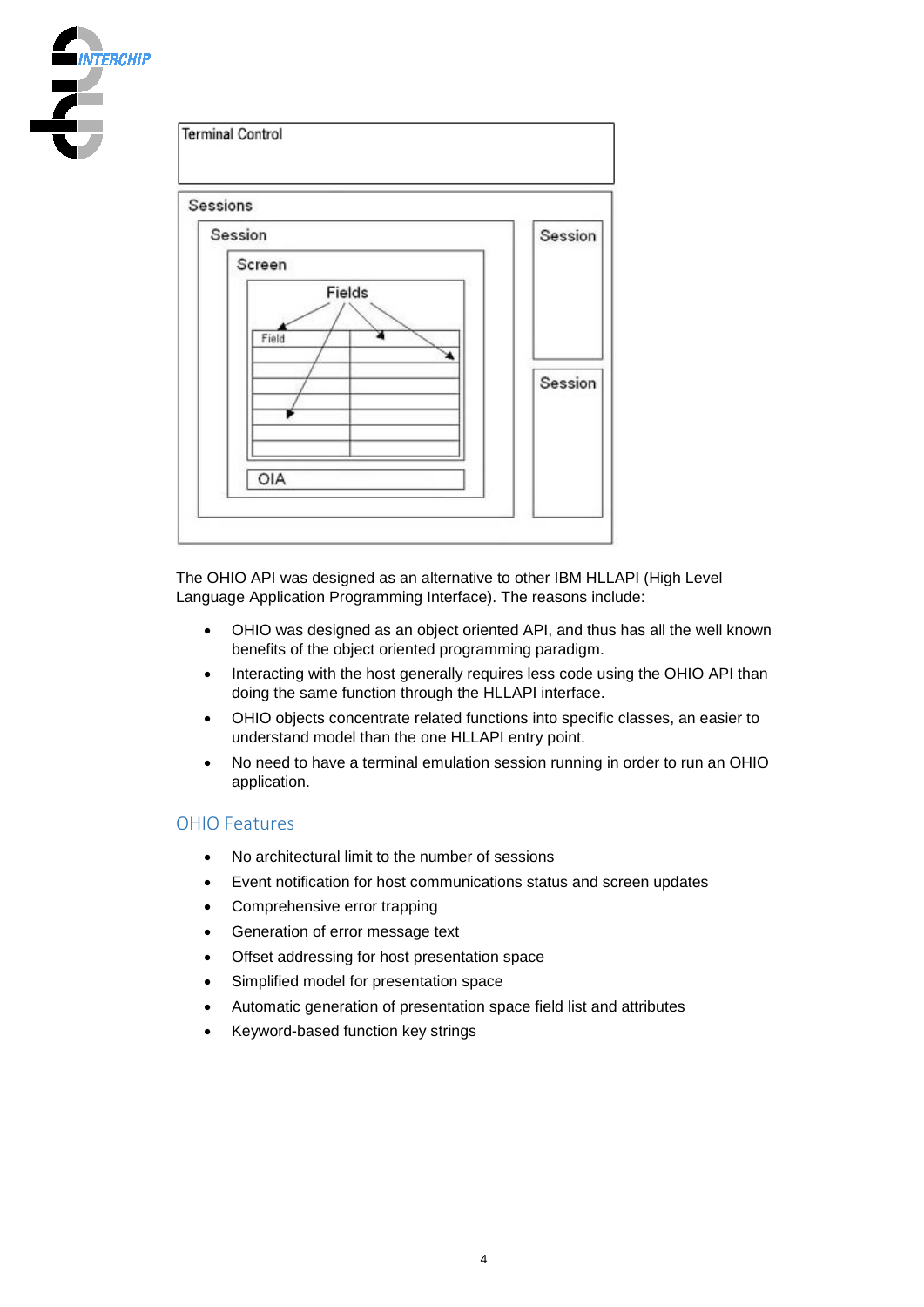

# Rocket Passport HIO Terminal Control Client

Rocket Passport HIO also includes the Terminal Control Object, which lets developers embed a Rocket Passport TN3270 or TN5250 client inside another client application. Through use of the HIO Terminal Control, 3270 or 5250 host "green" screens can be exposed to the end user, similar to an IBM terminal, and full use of the PC keyboard is available to interact with the 3270 or 5250 host application. Rocket Passport HIO Terminal Control is ideal for advanced Windows client-based legacy integration projects.

### Print Screen

- Print Screen
- Host screens can be printed to local or LAN attached printers
- Host screens can be printed to a disk file
- Page margins can be set
- Optional header line can be configured to print at top of each page
- Page printed after a specific number of print screens

### Clipboard

- Cut, Copy, Copy Append, Copy Graph, Paste, Paste Continue
- Paragraph format copy mode for word processing
- Tabular format copy mode for spreadsheets
- Block, stream, field and spreadsheet modes for pasting text
- Text selection viewed as dotted rectangle or reverse video
- Cut text can be replaced with either nulls or spaces

### **Cursor**

- Underline or block cursor
- Cursor blinking on or off
- Cursor ruler guide can be a full cross hair, vertical only or horizontal only
- Cursor toggle during Insert mode

### Fonts and Screen Sizes

- Rocket Passport terminal and thin bit-map raster fonts and Rocket Passport true type fonts provided
- Any Windows fixed pitch raster or true type font can be selected
- Font size automatically adjusts to Window size
- Fixed font size can be selected with horizontal and vertical scrolling
- APL character set for display
- European Currency symbol support
- Screen sizes for TN3270 (24x80, 32x80, 43x80, 27x132)
- Screen sizes for TN5250 (24x80, 27x132)

### **Hotspots**

- Ability to double-click specific text on the screen to perform a function
- Hotspot customization
- Assignment of any emulator function to any hotspot text